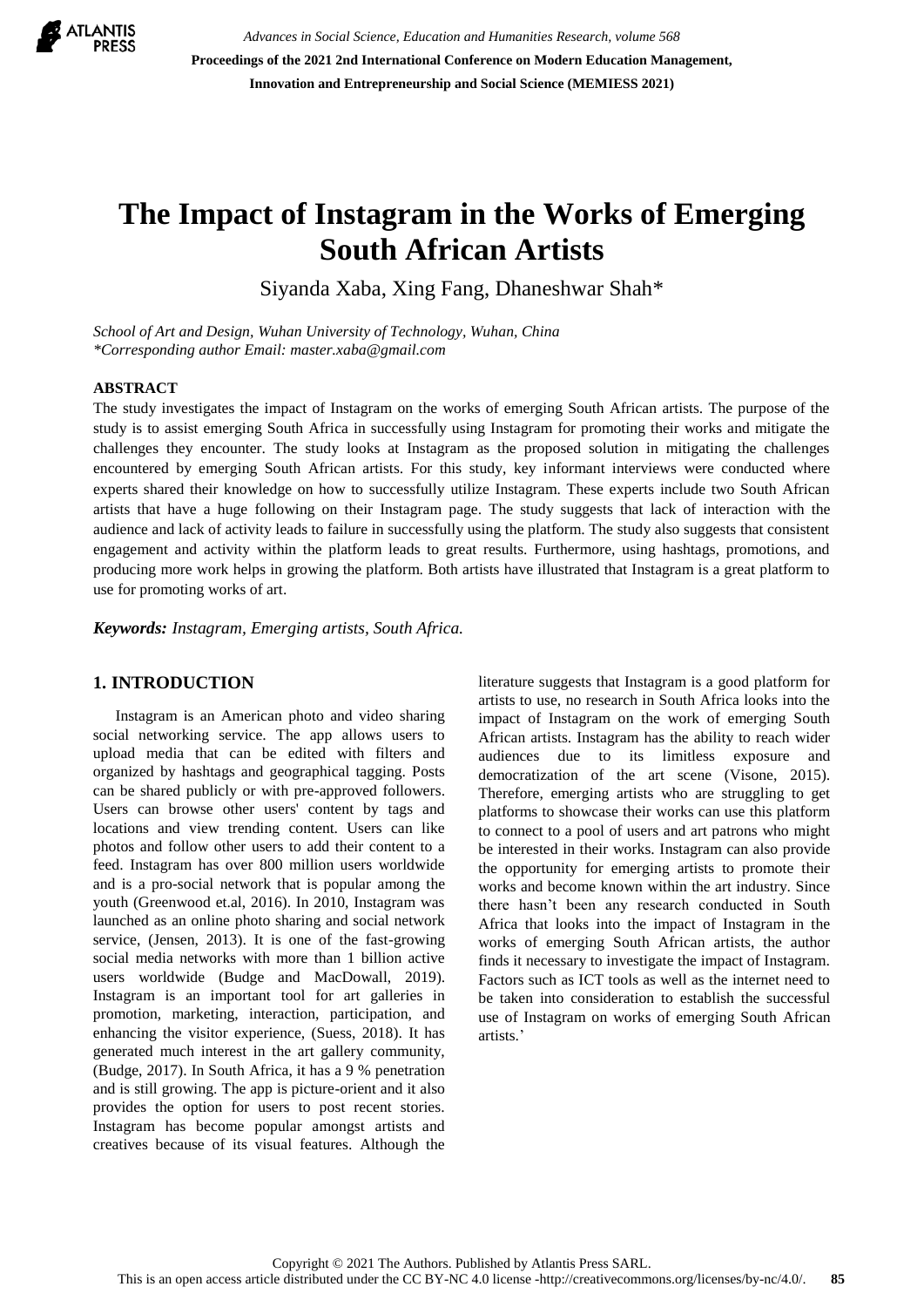

## **2. CHALLENGES THAT EMERGING ARTISTS ENCOUNTER**

Starting an artistic career is coupled with several challenges. These challenges range from finding a space to work in, buying art-making materials, and finding a space to exhibit the works. The paper titled Why Are Artists Poor, (Abbing, 2002), identifies the key challenges that artists face. These are different market segments, gatekeepers, high rivalry, market inefficiency, low liquidity, high transaction costs, low income, asymmetric information, the tense economic situation for most commercial galleries, and winner-takes-all characteristics (ibid). Artists face challenges ranging from access to funding, high material costs, lack of art buyers, lack of industrial promotion from government, shortage of art exhibitions, and high fees for staging an art exhibition, (Hagg, 2010). According to (TBR, 2018), work opportunities advertised outside the artist's region require the artist to temporarily relocate. In South Africa, most artists are situated in Johannesburg and Cape Town because these are the cities that are an artistic hub. In this study, we focused on tackling issues relating to the lack of opportunities to exhibit, lack of customer reach because of geographical restrictions. The author selected artists from KwaZulu-Natal (KZN) because that is the area that contains artists who struggle to access platforms to showcase their artworks.

## **3. METHODOLOGY**

The study uses a qualitative approach. Creswell (2013) states that qualitative methods include the process of collecting, analyzing, interpreting, and writing the result of the study. Furthermore, methods exist in a survey and experimental research that relate to the identification of a sample and population, specifying the type of design, collecting and analyzing data, presenting the results, making interpretation, and writing the research in a manner consistent with a survey or experimental study, (Creswell, 2013).

## *3.1. The Research Sample*

The study uses key informant interviews where experts were selected to be part of the sample. Key informants are perceived as providing important knowledge more than knowledge contributed by ordinary (Lokot, 2021). Furthermore, key informants are perceived as producing more valuable knowledge because of the status and expertise of the key informant, (Lokot, 2021). In this study, we selected two expert artists who have a high following on their Instagram page. More experts were approached via email and social media, however, only two experts availed themselves in participating in the study. These experts are visual artists that have successfully utilized Instagram in promoting their works. The study focused on selecting artists that have a large following as well as artists who are very active in using the platform. These artists are representative of a population of artists that have successfully used Instagram. The questions were open-ended, allowing the artists to share more knowledge about their use of Instagram. Artists shared their perceptions, experiences, methods, challenges, benefits on utilizing Instagram and growing their platform.

## *3.2. The Research Organization*

Experts were given open-ended questions via Instagram and were able to answer them through the platform. Because of Covid-19 restrictions, it was a challenge to physically meet participants and therefore, they felt comfortable in arranging the interview through the platform. Before carrying out the interview, experts were notified that their contribution would be shared in this paper, including the selected images in this study.

#### **4. FINDINGS**

In this study, the investigation was on the impact of Instagram on the works of emerging South African artists. Furthermore, the essence of this paper was to establish whether Instagram can help emerging South African artists mitigate some of the challenges they encounter. The author interviewed South African artists that have successfully used Instagram to provide solutions that can act as a guideline for emerging South African artists to follow. Lethabo Huma and Zandile Tshabalala were selected for the interview. The following themes emerged from the unstructured interview.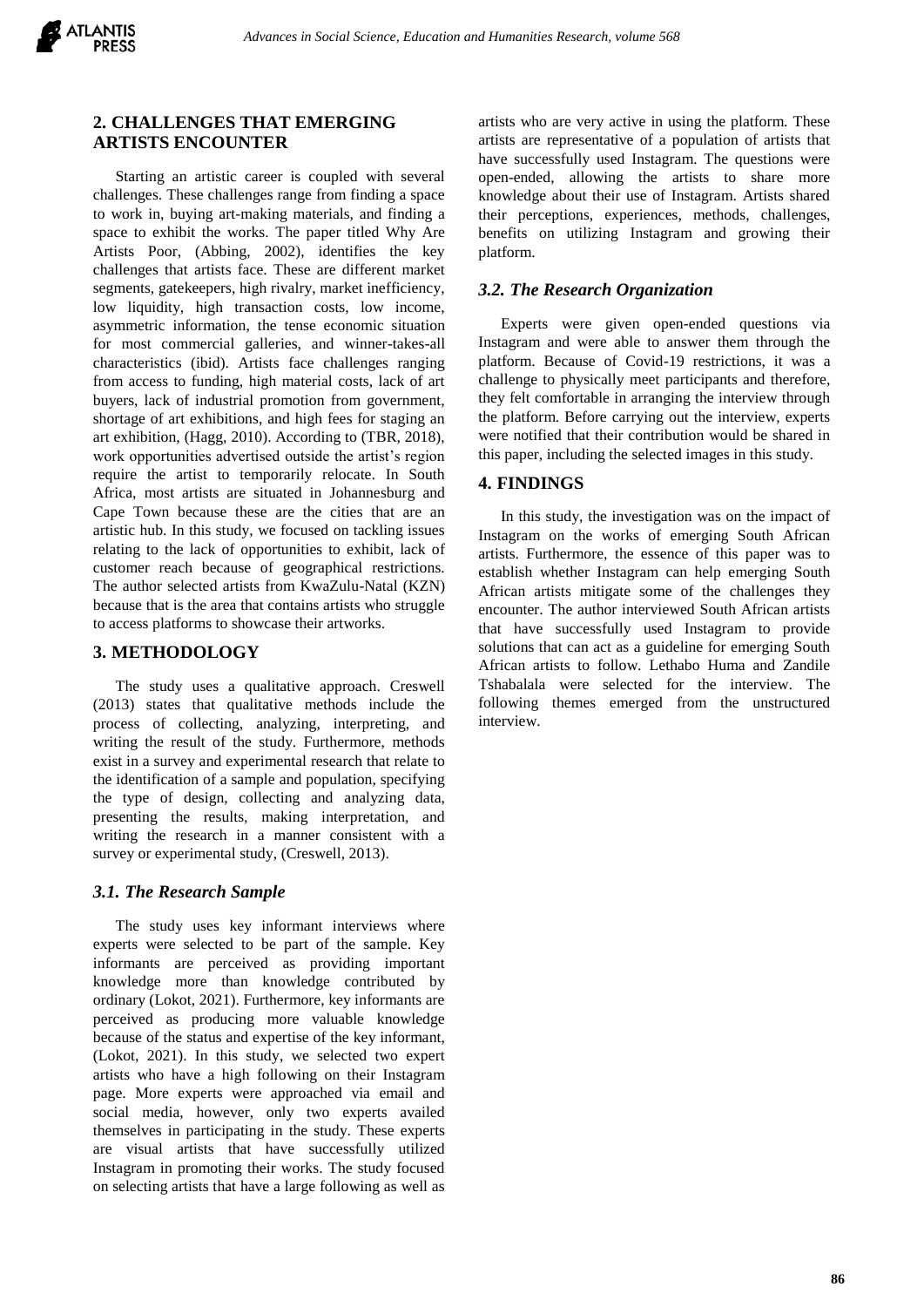



**Figure 1** Lethabo Huma's Instagram account.

Lethabo Huma is a digital artist born and raised in Pretoria, South Africa. She is currently attending the University of South Africa where she is pursuing her degree in visual multimedia arts. In her Instagram account, she has over 8000 followers and has seen a lot of success in using the platform. Furthermore, she believes that having more followers gives you more opportunities and adds value to your name or the brand.



**Figure 2** Zandile Tshabalala's account.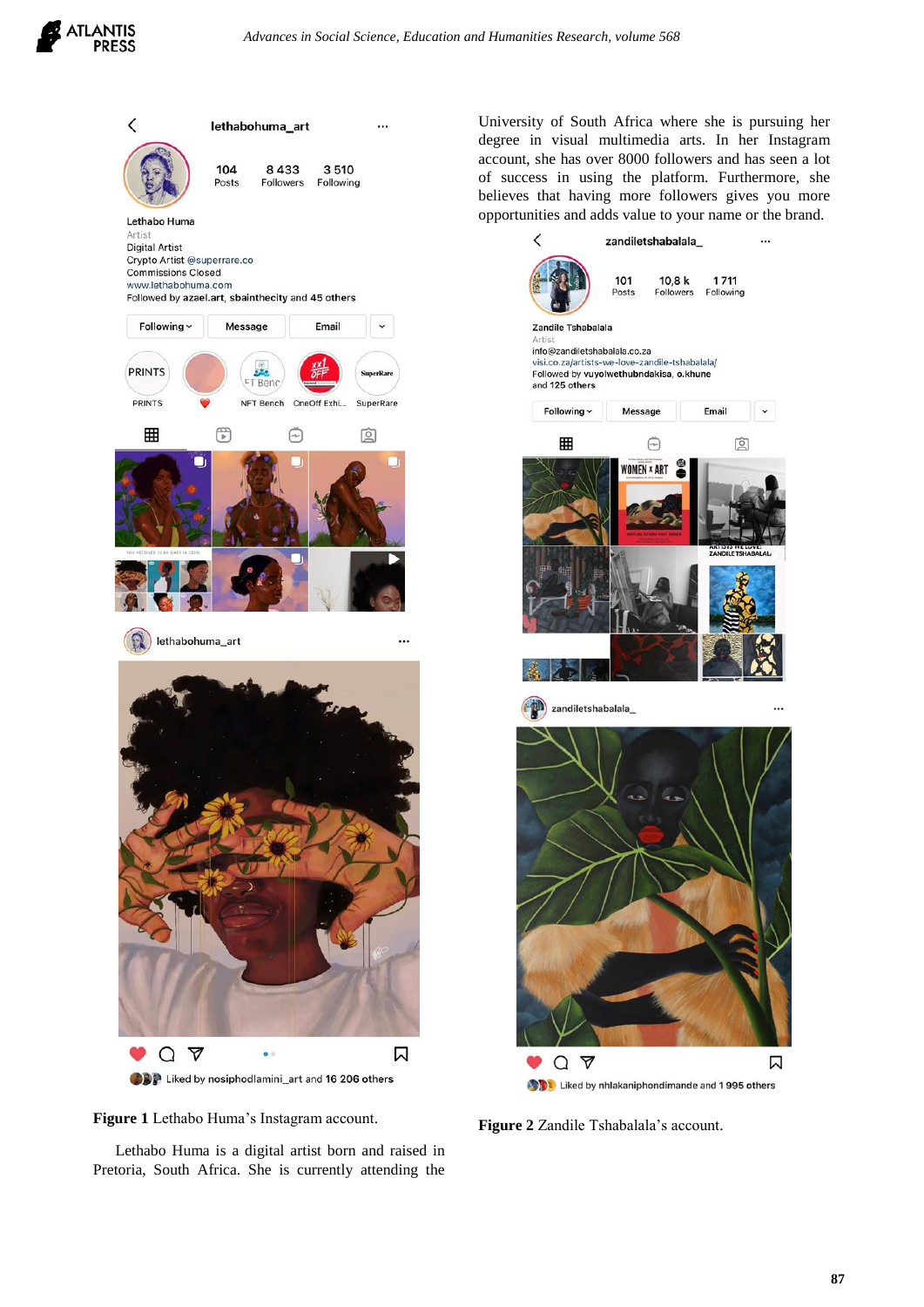Zandile Tshabalala was born in Soweto, South Africa. She is a visual artist and is currently completing her BA(FINA) at the University of the Witwatersrand. She uses acrylic and oil paint in her work. She has over 10 000 followers. Important information such as the website and the email address are listed in her bio. She believes that you don't get successful if you haven't taken the first step.

## *4.1. Perception About Instagram*

The selected participants gave different responses regarding their perception of Instagram. Both participants affirmed that Instagram is a great platform to connect globally, access information, and promote artworks. One of the participants stated that: "I believe Instagram can work for you and/or against you as an artist". Furthermore, constantly being online and witnessing other artists put out work can create unnecessary pressure to constantly release new content. The other participant stated that: "I think of Instagram as a work tool, I admire it for its ability to connect people from around the world, how quickly information can be shared, and accessibility of that information". The respondents outline important points regarding Instagram that can be positive and negative. The positive being able to connect with people and the negative being pressurized as an artist to consistently release new content. As an artist using Instagram, it can be draining to consistently produce work because not producing work can lead to some followers unfollowing you, and it can shift your focus from producing art that is meaningful to you as an artist to producing art for the audience. You can lose yourself. It is important to be aware of this to not get lost in trying to impress the audience. Those that value your art are more likely to continue following you.

## *4.2. The Experience of Utilizing Instagram*

Both participants gave their individual experiences about using Instagram. One participant stated that: "My experiences vary from day to day". Sometimes she gets inspired when witnessing other works produced by artists and sometimes, she feels her days are wasted when she spends too much time online. The other respondent stated that: "Thus far, I have no problem with it and I am enjoying its efficiency and convenience quite a lot". Witnessing other artists producing art can be helpful especially when you run out of ideas. It helps to reflect on your art and think deeply of what you want to integrate into your work. Spending too much time on the platform can waste time that could have been used to create new work.

## *4.3. Ways of Growing Your Audience/Followers on Instagram*

Participants gave various responses. One participant stated that: "I use hashtags, tried to create art as much as I could, I sometimes engage with my followers through QnAs". The other participant stated that: "To be honest it is the audience that has assisted greatly in growing of my page and of course I have contributed also by giving the audience something that they can engage with as consistently as I can". Literature affirms that using hashtags grows your audience and consistently creating and sharing work helps in building your audience. The audience is your biggest supporters and they are always looking forward to new work being produced and shared. People can see the amount of time you put into your work by your consistent engagement with them in sharing your work. Some experts on YouTube postulate that consistency in sharing your work on Instagram help in growing your audience.

#### *4.4. Methods Used in Growing the Audience*

One respondent stated that she uses three methods. "Following artists, I find cool, using hashtags under my work, and paying for promotional ads on Instagram (I try to do this monthly)". The other participant stated that: "Consistent posting and also doing it in an authentic and enjoyable manner I'd like to think". Following artists that are producing work that is good and that has a huge following helps in growing your content. It helps when you consistently engage with their work, once they see that you are appreciating their work, they may follow you and support your work. Secondly, paying for promotional ads is the most effective in gaining more following. As an artist who uses Instagram, I have seen people following my page after promoting my work. The promotion depends on how much you are willing to spend. Spending money on promotional ads helps in reaching a wide audience.

## *4.5. Challenges Encountered in Using Instagram*

The participants shared the challenges they have encountered in using Instagram. The challenges vary with each participant. One participant reiterated that: "Sometimes my explore page is filled with content I don't even enjoy or very repetitive content which can be frustrating at times". Furthermore, the participant stated that the algorithm on Instagram is strange and that she can't see the content of the majority of people she follows. The other participant stated that: "I'd say the downside is too much engagement and information". Furthermore, mental illness is real and Instagram can contribute to that. Instagram's algorithm is unpredictable, at times it can be favorable and at times it can go against you. Too much engagement can also be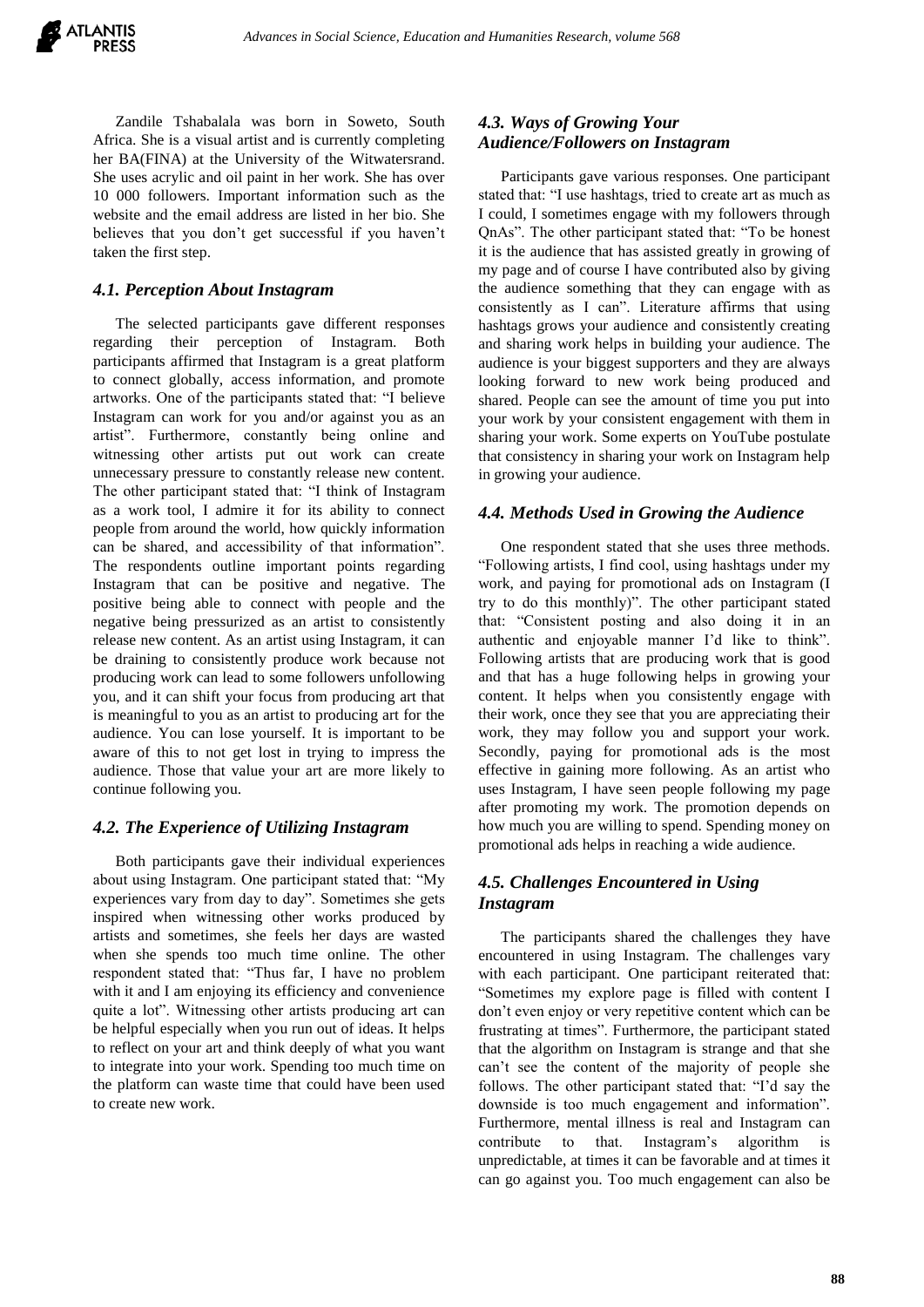

negative because it can divert you from doing other important things. This is more apparent when you get more likes, you end up being obsessed with producing work for the sake of likes which can divert your attention from producing work that is meaningful and appealing to you.

# *4.6. The Benefits Experienced in Utilizing Instagram*

Both participants affirmed that Instagram has assisted in establishing a connection with people and incredible artists. One participant stated that: "I have grown a wide audience and I've connected with some incredible artists" and the other stated that: "Again I'd say it's being connected with people from all around the globe, creating relationships which can at times connect with the business aspect of my art". Instagram is great for emerging artists who have been finding it hard to showcase their works. It is a platform that can allow people from all over the globe to see your work. Unlike galleries which decide which work can be displayed, Instagram allows artists to share works without being restricted by gatekeepers (curators, gallerists). Instagram connects you to the global art community and helps in making your work discoverable.

## *4.7. Things that Make one Unsuccessful in Utilizing Instagram*

Both participants made it clear that lack of engagement and inconsistency in posting work can lead to lack of success. Furthermore, catering to the wrong market can be a factor that leads to one being unsuccessful. Lack of engagement generally leads to people losing interest in you. This can harm your growth as an artist who aspires to create bonds with people. It is therefore imperative to develop consistency with sharing your work on Instagram in order to be taken seriously as an artist as well as to have potential customers that may buy or promote your work to other people. Engaging with the audience makes your portfolio to be credible as people can see that you take your work seriously. It also demonstrates that you are a professional.

# *4.8. Recommend Instagram to Emerging and Upcoming South African Artists*

A question was asked if they would recommend Instagram to emerging South African artists. Both participants stated that they would recommend it to emerging South African artists because of its ability to promote and market the work produced by an artist. One participant stated that: "Yes, Instagram is a great way to promote yourself and network with people on a global range and this can open a lot of opportunities for you". The other respondent stated that: "Definitely, Instagram really is the easiest to use tool, especially with regards to marketing yourself and creating a portfolio". Furthermore, the participant always advises artists to do some inner research and familiarize themselves with the spaces and people they want to associate with and try and positions themselves using that information. Instagram is a great platform for artists who want to be discoverable. Emerging South African artists who are struggling to access platforms that can allow them to showcase their works can use Instagram to be discoverable. The author does not advocate for emerging South African artists to neglect exhibiting their works on galleries. On the contrary, the author suggests that emerging South African artists should use Instagram as a tool that allows them to be discoverable. Furthermore, galleries and art institutions are also on Instagram. This means that artists can eventually be seen by galleries that might have an interest in exhibiting their works.

## **5. CONCLUSIONS**

The study has illustrated that indeed Instagram is an effective platform to use for emerging South African artists. The purpose of the study was to help emerging South African artists to know how to use Instagram successfully. Based on the conducted interviews, the participants reiterated the effectiveness of Instagram as well as ways to use the platform effectively. Artists shared their insights on how to use Instagram as well as challenges that occur in using the platform. In a paper titled "The Impact of the 4IR technologies in the works of emerging South African artists" Xaba et al. (2021) states that Instagram is the most favorable platform to use compared to Facebook and Online Art Gallery. In this study, 250 participants were selected and majority of the participants recommended Instagram as the platform to use for promoting art. It is clear that emerging South African artists must utilize Instagram if they intend to promote their art. Based on this study and on previous studies conducted, (Xaba, et al., 2021), it is clear there is great value in utilizing this platform, particularly when emerging artists are active within the platform. It is important to note that just like any other technology, there are some negatives that can occur when using the platform such as pressure to constantly produce new work and spending too much time in the platform. Therefore, emerging South African artists must be conscious when using the platform and must try by all means to only use the platform as means of promoting their work of art.

## **AUTHORS' CONTRIBUTION**

Siyanda Xaba used both secondary and primary data to undertake the study. Research articles were used in the literature. Furthermore, the author arranged and interviewed two successful artists that use Instagram. The findings were then presented in the paper.